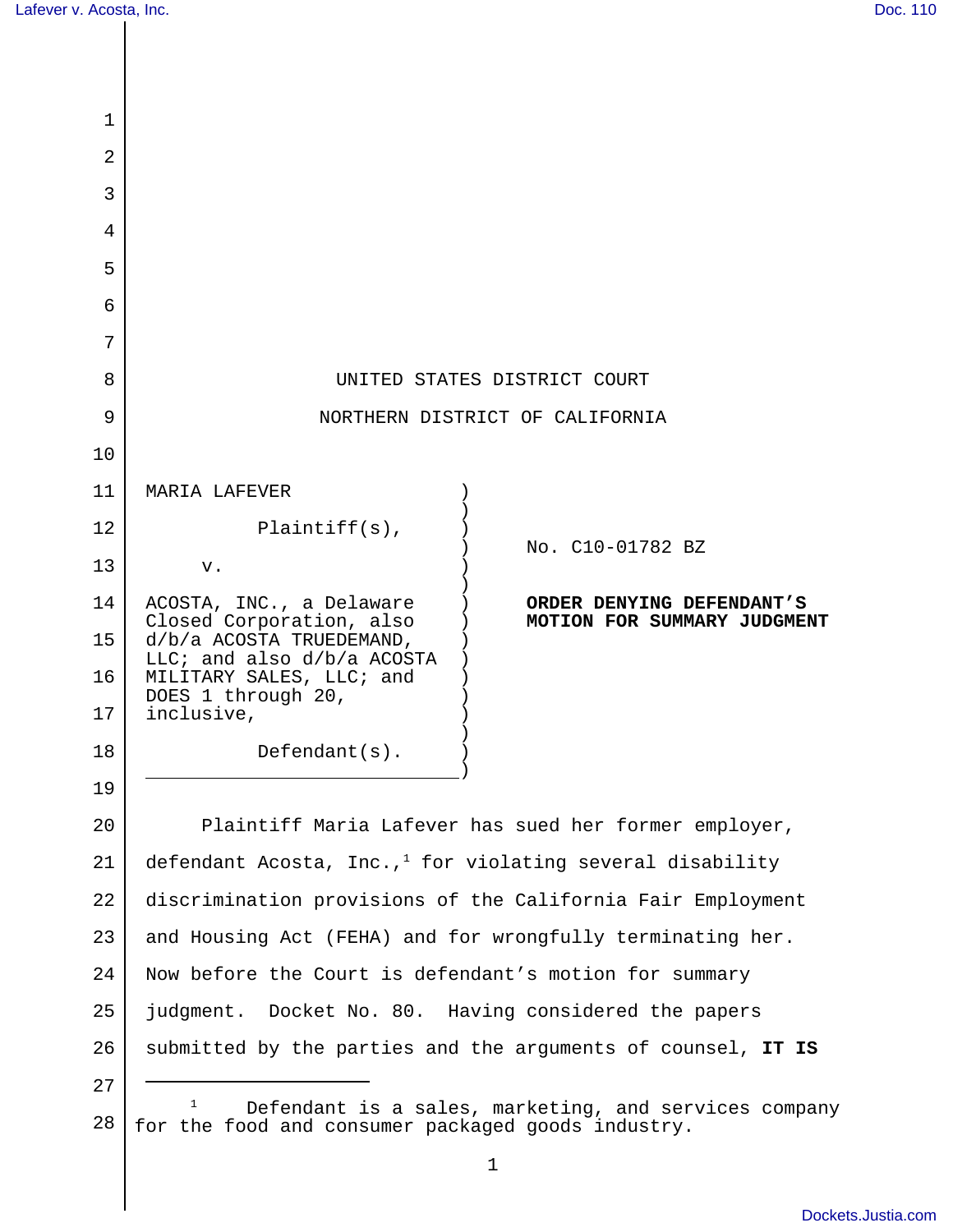1  $\mathfrak{D}$ **HEREBY ORDERED** that defendant's motion is **DENIED** for the reasons explained below.<sup>2</sup>

#### **I. BACKGROUND**<sup>3</sup>

3

21

4 5 6 7 8 9 Plaintiff began working for defendant in August 2007 as a Business Manager Assistant. This was an administrative position that required her to complete most of her duties from her desk. Plaintiff, who had previously been diagnosed with Lupus, did not experience any significant health problems until March 2008.

10 11 12 13 14 15 16 Starting in March, plaintiff's Lupus symptoms returned and she began to suffer from other medical conditions. She attempted to work while dealing with her health issues, but in June she requested a leave of absence. By this time, plaintiff was experiencing exhaustion, shortness of breath, headaches, numbness in her hands, ulcerations in her fingertips, and weight and appetite loss.<sup>4</sup>

17 18 19  $2.0$ Even though plaintiff had worked for less than a year and was not eligible for a leave of absence under the Family Medical Leave Act (FMLA), defendant permitted her to take a leave until September  $21.^5$  While the parties dispute some of

22 23  $2^2$  The parties have consented to the Court's jurisdiction for all proceedings, including entry of final judgment under 28 U.S.C. § 636(c).

24 Unless noted otherwise, the facts discussed in this Order are not disputed.

25 26 Plaintiff was eventually diagnosed with the following medical conditions: (1) secondary pulmonary hypertension; (2) Mixed Connective Tissue Disorder; and (3) Raynaud's Syndrome.

27 28 Under defendant's employment policies, plaintiff was afforded one more week of leave in addition to the 12-week FMLA leave.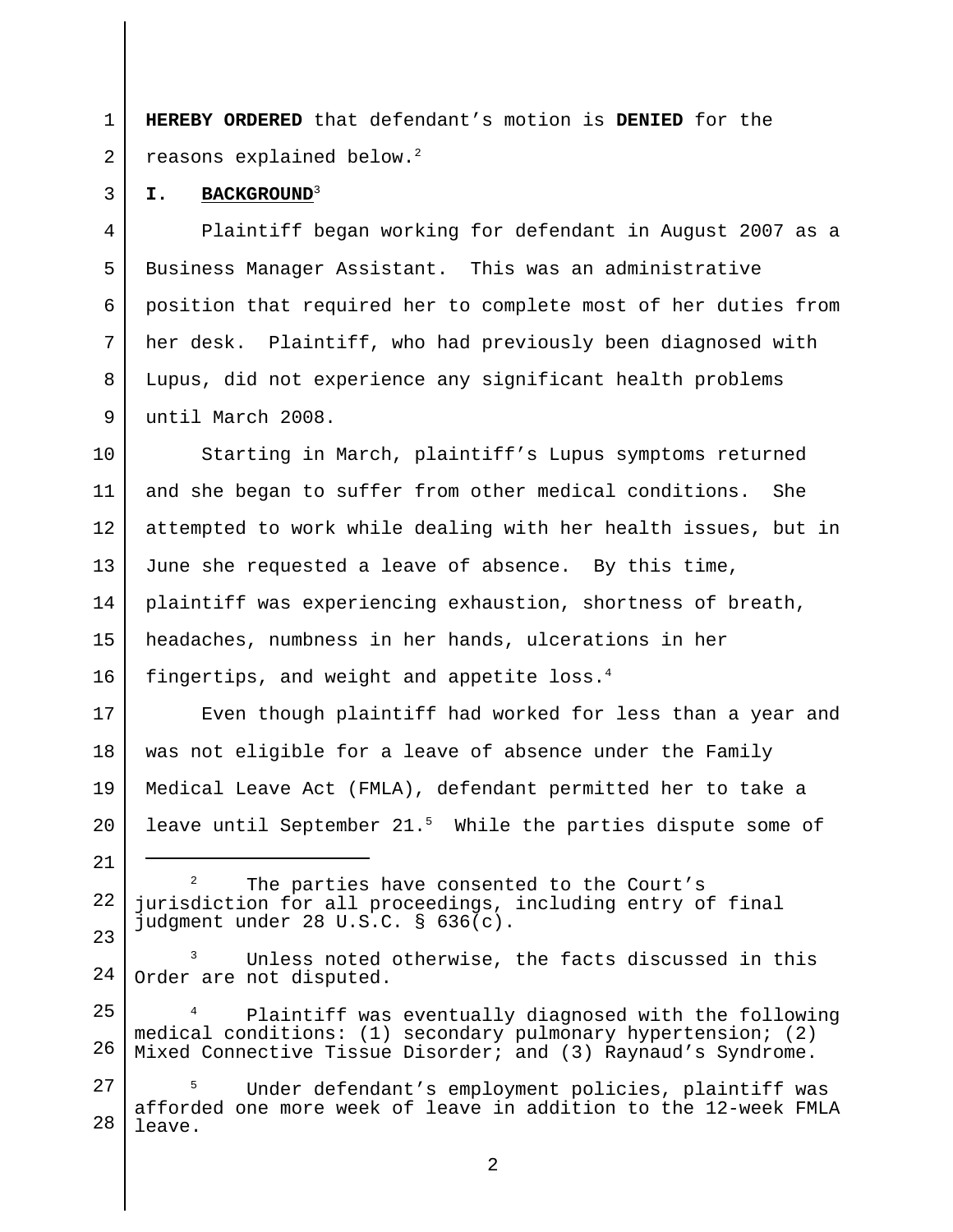the details of their interactions during plaintiff's leave and the severity of her medical conditions at that time, they agree that plaintiff eventually exhausted her leave and that defendant terminated her employment effective October 13.

Around December, plaintiff informed defendant that she was feeling better and began asking about returning to work. In February 2009, plaintiff sent defendant her release to return to work form. She also continued to reiterate her interest in applying for any available positions. Defendant, however, never interviewed or rehired plaintiff.

11 12 13 14 15 16 17 18 On March 25, 2010, plaintiff sued defendant in Alameda County Superior Court. She alleged that defendant was liable under FEHA for failing to provide a reasonable accommodation, failing to engage in the interactive process, and disability discrimination. Plaintiff also alleged that she was wrongfully terminated in violation of public policy. Defendant removed the action to this Court and now moves for summary judgment.

#### 19

1

2

3

4

5

6

7

8

9

10

#### **II. LEGAL STANDARD FOR SUMMARY JUDGMENT**

 $2.0$ 21 22 23 24 25 26 27 28 Summary judgment is appropriate only when there is no genuine dispute of material fact, and the moving party is entitled to judgment as a matter of law. Fed. R. Civ. P. 56. The moving party bears both the initial burden of production as well as the ultimate burden of persuasion to demonstrate that no genuine dispute of material fact remains. Nissan Fire & Marine Ins. Co., Ltd. v. Fritz Companies, Inc., 210 F.3d 1099, 1102 (9th Cir. 2000). Once the moving party meets its initial burden, the nonmoving party is required "to go beyond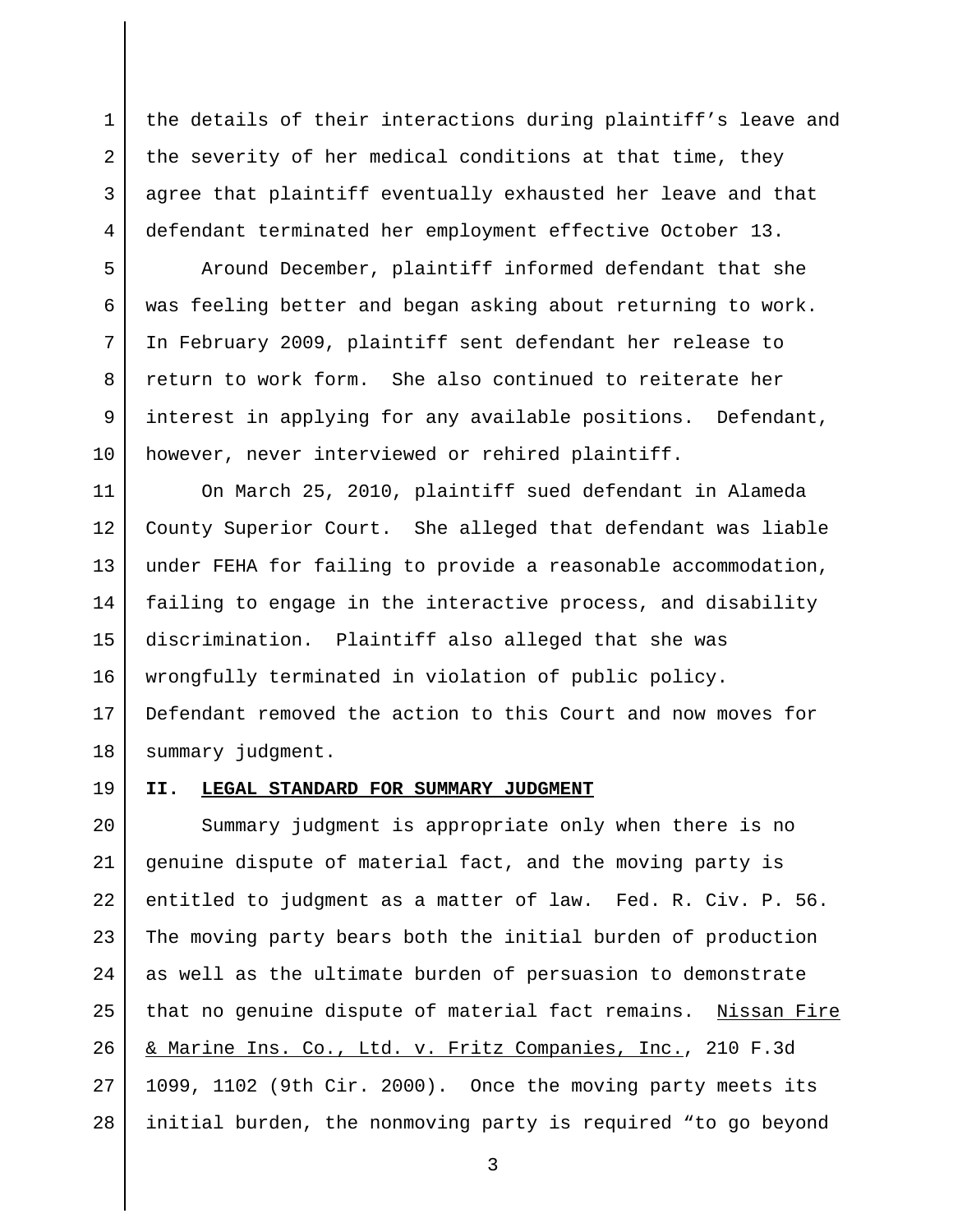1 2 3 4 5 6 7 8 9 10 11 12 the pleadings and by [its] own affidavits, or by the depositions, answers to interrogatories, and admissions on file, designate specific facts showing that there is a genuine issue for trial." Celotex Corp. v. Catrett, 477 U.S. 317, 324 (1986) (internal quotations and citations omitted). On summary judgment, courts are required to view the evidence in the light most favorable to the nonmoving party. Matsushita Elec. Indus. Co., Ltd. v. Zenith Radio Corp., 475 U.S. 574, 587 (1986). If a reasonable jury could return a verdict in favor of the nonmoving party, summary judgment is inappropriate. Anderson v. Liberty Lobby, Inc., 477 U.S. 242, 248 (1986).

#### **III. ANALYSIS**

# 14

13

## A. Reasonable Accommodation

15 16 17 18 19 20 21 22 23 24 25 26 27 28 For plaintiff to prevail on her failure to accommodate cause of action, she must establish that (1) she had a disability within the meaning of FEHA; (2) she was qualified to perform the essential functions of her position with or without accommodation; and (3) defendant failed to reasonably accommodate her disability. Scotch v. Art Institute of California-Orange County, Inc., 173 Cal.App.4th 986, 1009-1010 (2009). For the purposes of this motion, defendant does not dispute that plaintiff suffered from a disability or medical condition within the meaning of FEHA. Instead, defendant argues that plaintiff could not perform the essential functions of her job. Even if she could, defendant contends that it reasonably accommodated her disability by providing her with the maximum amount of leave available under its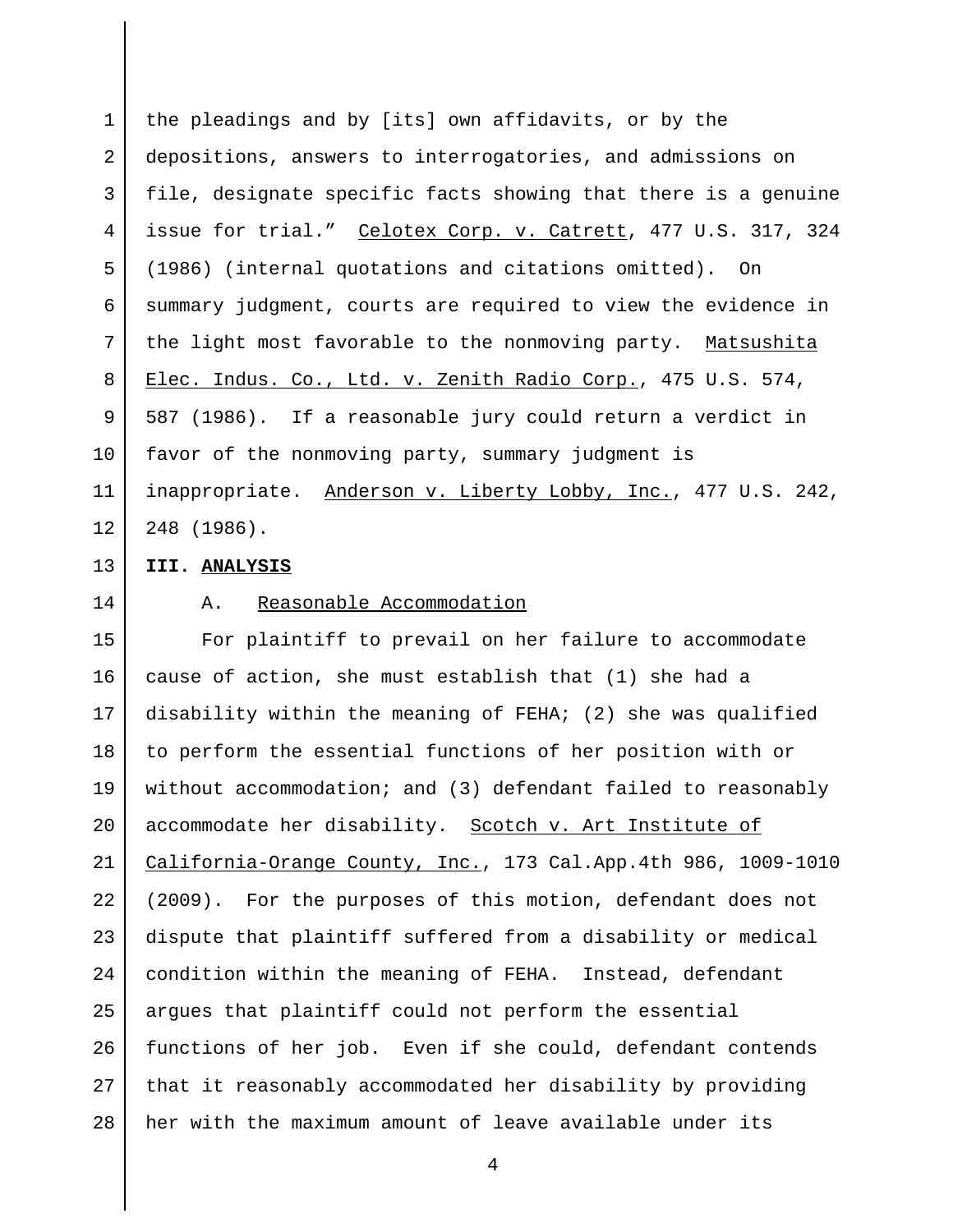1

employment policies.

2 3 4 5 6 7 8 9 10 11 12 13 14 15 16 17 18 19  $2.0$ 21 22 23 24 25 26 27 28 Defendant's arguments miss the mark. Viewing the evidence in a light most favorable to the plaintiff, a reasonable jury could conclude that defendant is liable for strictly enforcing its maximum leave of absence policy rather than providing plaintiff with a reasonable accommodation such as an extension of her leave. Under FEHA, a reasonable accommodation includes "[j]ob restructuring, part-time or modified work schedules, reassignment to a vacant position,...and other similar accommodations for individuals with disabilities." Cal. Gov. Code § 12926(n)(2). In Hanson v. Lucky Stores, Inc., the Court held that FEHA's nonexhaustive list of reasonable accommodations includes finite leaves of absence, provided that the employee would likely be able to return to work at the end of the leave. 74 Cal.App.4th 214, 226 (1999); see also Jensen v. Wells Fargo Bank, 85 Cal.App.4th 245, 263 (2000)("Holding a job open for a disabled employee who needs time to recuperate or heal is in itself a form of reasonable accommodation and may be all that is required where it appears likely that the employee will be able to return to an existing position at some time in the foreseeable future"); Nunes v. Wal-Mart Stores, Inc., 164 F.3d 1243, 1247 (9th Cir. 1999)(holding that an unpaid medical leave may be a reasonable accommodation under the ADA). Thus, while defendant is not required to wait indefinitely for an employee's health problems to get better, Hanson, 74 Cal.App.4th at 226-27, it cannot enforce a maximum leave policy without first considering whether a reasonable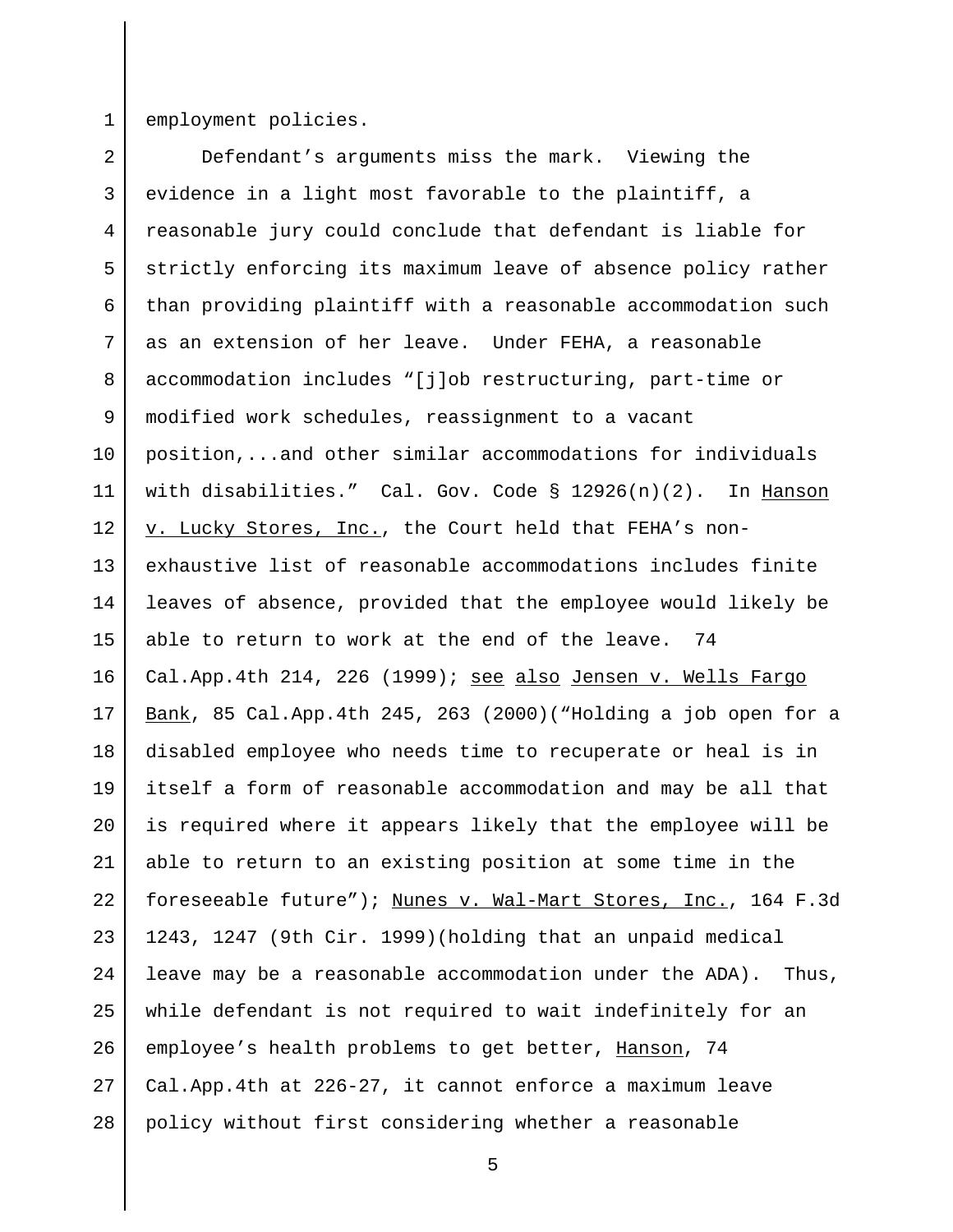1 2 3 4 accommodation  $-$  such as an additional short-term leave  $$ would be appropriate for certain employees after they exhaust their FMLA leave. Defendant's Medical Leave Policy seems to recognize this:

Associates who are not able to return to work once all eligible leave has been exhausted will be administratively terminated. If an Associate has a qualified disability under the Americans' with Disabilities Act, a reasonable extension to the Maximum Leave of Absence Policy will be made. When an Associate who has been administratively terminated is released to return to work, every effort will be made to find him/her a position for which they are qualified.

11 Gerwitz Deposition, Ex. 16 at 2.

5

6

7

8

9

10

12 13 14 15 16 17 18 19  $2.0$ 21 22 23 24 25 26 27 28 Defendant's misplaced reliance on its maximum leave policy also raises an issue for trial regarding plaintiff's capacity to perform the essential functions of her job. The analysis under this prong includes the consideration of whether plaintiff could perform her job with any reasonable accommodation. See Nadaf-Rahrov v. Neiman Marcus Group, Inc., 166 Cal.App.4th 952, 962 (2008)(explaining that the second element of an employee's FEHA claim turns on whether plaintiff "could perform the essential functions of the relevant job *with or without accommodation*")(emphasis added). Here, plaintiff has submitted evidence that she would have been able to return to work if she was afforded a reasonable accommodation such as a short-term leave. At her deposition, plaintiff testified that before her leave was exhausted she notified her boss that she "was trying to come back to work, and that it would probably only be another month..." Lafever Deposition at 81. Defendant's human resources manager,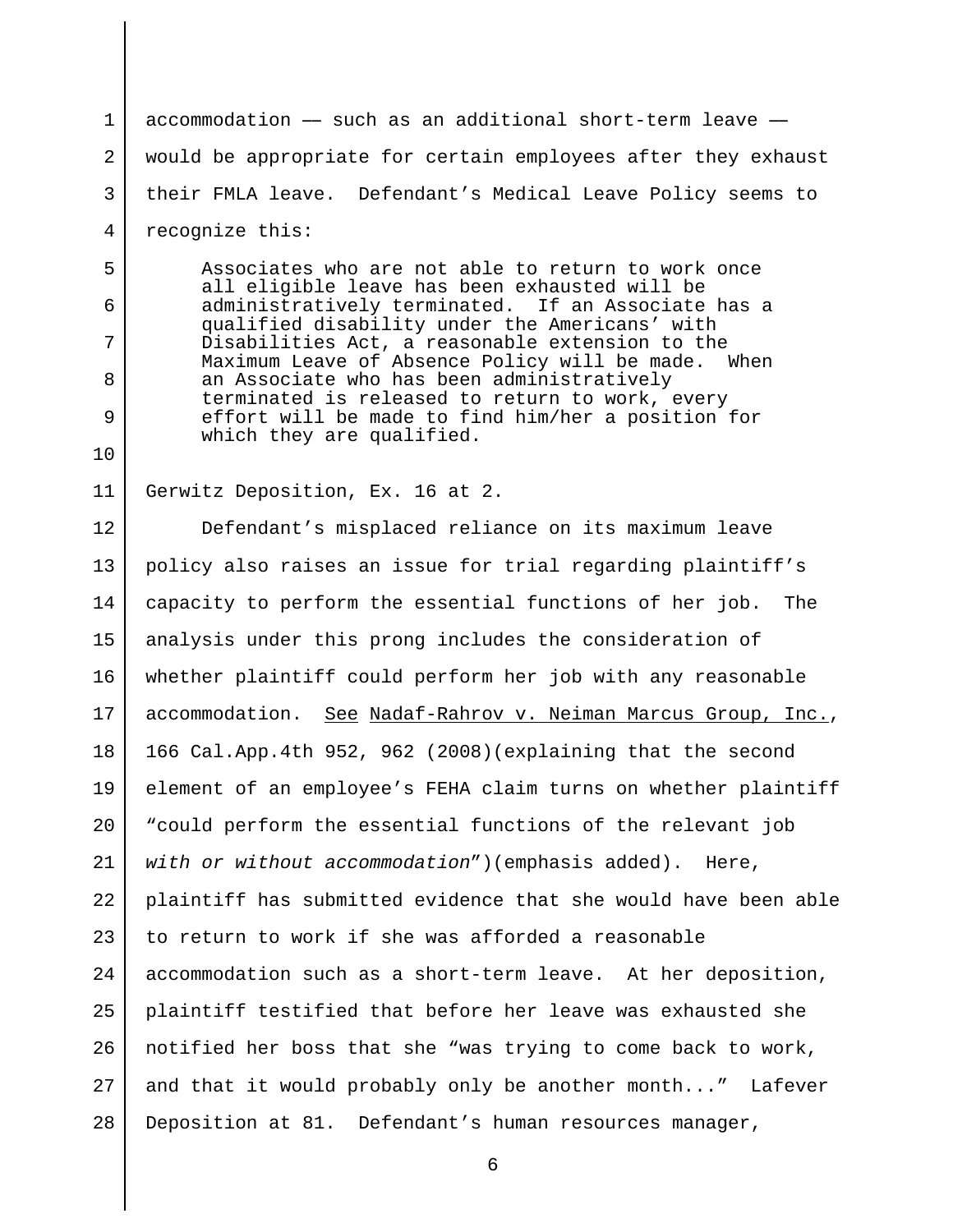1 2 3 4 5 6 7 8 9 10 11 12 13 14 Deborah Karst, also had a conversation with plaintiff around the time her leave was about to expire. Karst Deposition at 31-32. While Karst does not remember this conversation in detail, her notes about the conversation contain the following entry: "2 more mons - Per doctor." Karst Deposition at 31; Ex. 9. Karst testified that she was never under the impression that plaintiff needed an indefinite leave of absence. Id. According to plaintiff, Karst instructed her that she needed to extend her leave of absence if she was not going to return after September 21. Lafever Deposition at 102-03. A reasonable jury could conclude from this evidence that plaintiff would have been able to perform her job if defendant would have provided her with the accommodation of a reasonable extension of her leave.

15 16 17 18 19  $2.0$ 21 22 23 24 Plaintiff also presented evidence that she may have been able to return to her job if defendant accommodated her request for a modified work schedule. Plaintiff testified that she asked Karst if it was possible for her to resume her job part-time, but Karst denied her request because plaintiff's boss already had one part-time employee working for him.<sup>6</sup> Lafever Deposition at 78. This too raises a genuine issue for trial about whether plaintiff could have performed the essential functions of her job with a modified work schedule accommodation and whether defendant is liable

<sup>26</sup> 27 28 Plaintiff explained that her request for a part-time schedule only meant that she wanted to start work at 10:00 a.m. rather than at 8:00 a.m. Lafever Deposition at 79. Plaintiff admitted that she never conveyed these terms of the request to Karst. Id. at 78.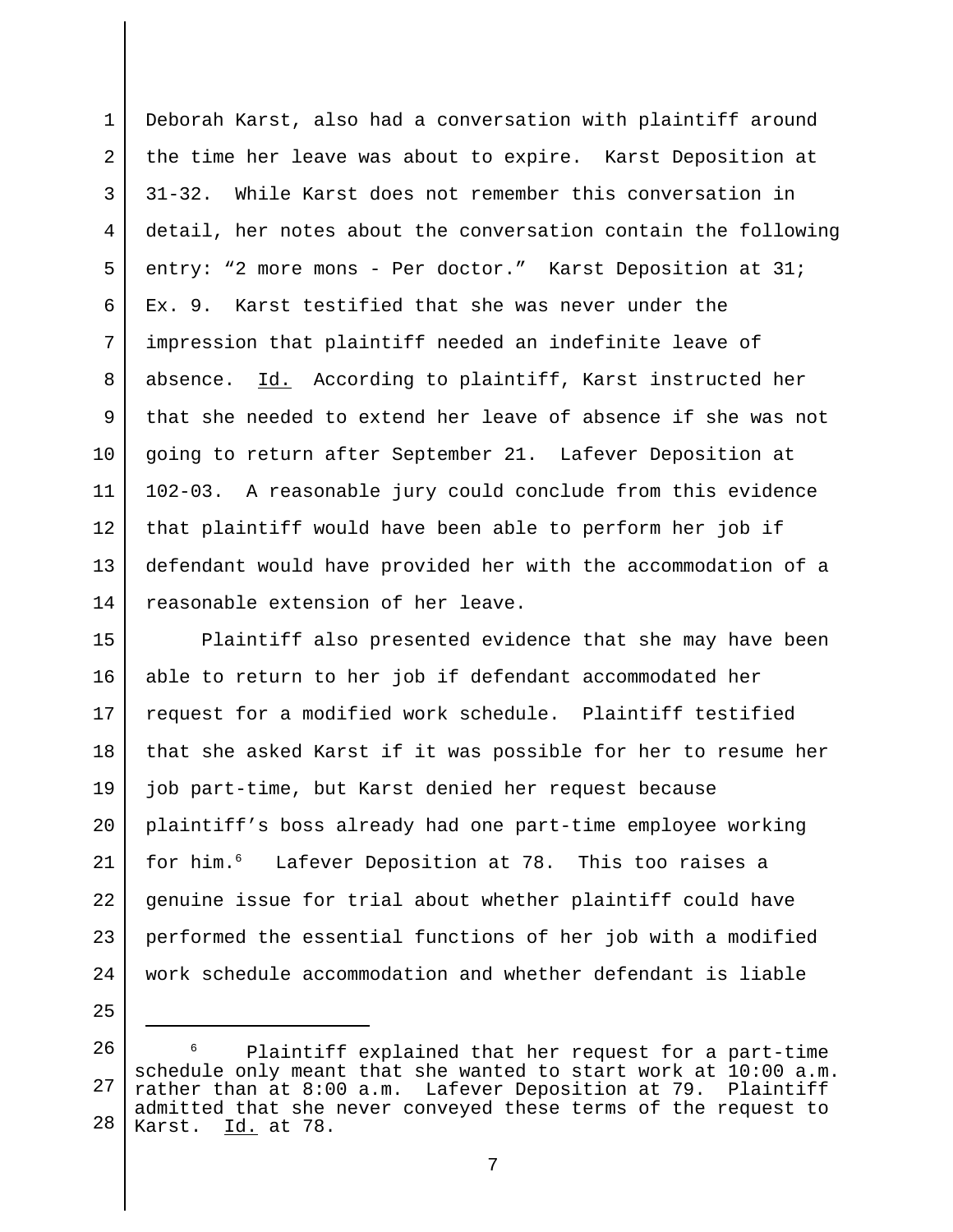1 for failing to provide such an accommodation.

12

2 3 4 5 6 7 8 9 10 11 Defendant points out that around the time that plaintiff's leave was about to expire she was still suffering from many of the symptoms that originally required her to take the leave. Lafever Deposition at 58-59. She testified that she could not use her hands or change her son's diaper, summing up that she "really couldn't do anything."<sup>7</sup> Id. Defendant also relies heavily in its motion on a certification form from her doctor that Plaintiff sent defendant which estimated she would be disabled and unable to perform work of any kind until March 2009.8 Inciardi

13 14 15 16 17 At another point of her deposition, plaintiff testified that she would have been capable of performing each of the essential functions of her job on September 20. Lafever Deposition at 85-91. Plaintiff was not clear whether she could perform these tasks with or without a part-time schedule accommodation, but this is a distinction without a difference since plaintiff's functional capacity is evaluated under both the "with" or "without" accommodation standards. See Nadaf-Rahrov, 166 Cal.App.4th at 962.

18 19 20 21 22 23 24 25 26 27 28 <sup>8</sup> Plaintiff explains that she only faxed this certification form to defendant after Karst denied her request to work part-time and instructed her to provide the form so that her leave of absence could be extended. Lafever Deposition at 102-03. This explanation helps show that contrary to defendant's argument, plaintiff's case is not analogous to Swonke v. Sprint, Inc. 327 F.Supp.2d 1128 (N.D. Cal. 2004). In Swonke, the Court rejected the employee's summary judgment argument that he was able to perform the essential duties of his job since he had previously submitted 21 doctor notes, over the course of two years, claiming that he could not return to work. Id. at 1133-34. One of the reasons Swonke held that the doctor notes were controlling was because there was no evidence on the record to support the employee's claim that he was capable of working during the contested time. Id. In this case, however, plaintiff has presented evidence that she could perform her job through her testimony that she needed a short extension of her leave and her specific request to work part-time. Plaintiff, who only submitted one note from her doctor, further explained that she only provided this note after her requested accommodation was denied and she was instructed to do so by defendant.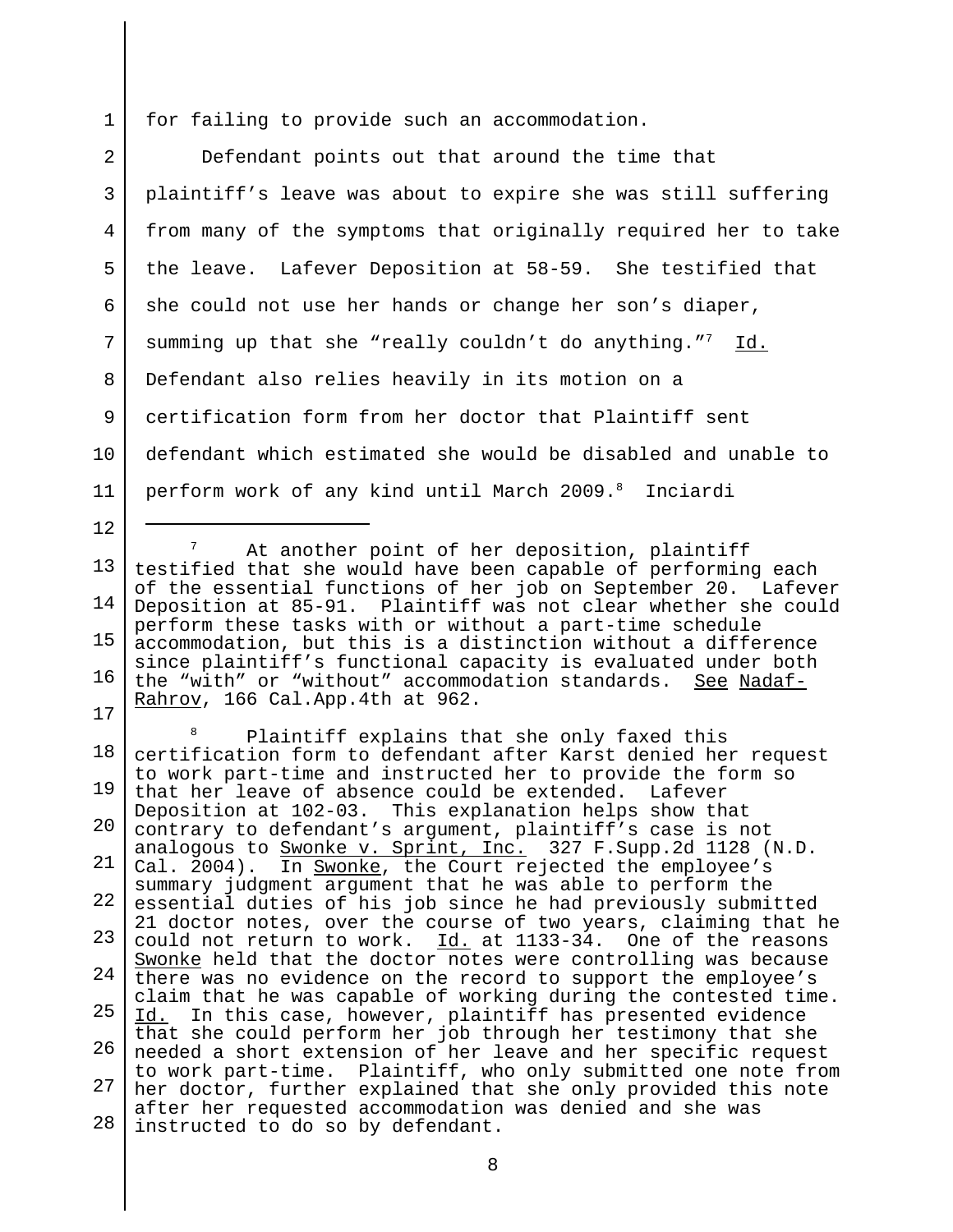1 2 3 4 5 6 7 8 9 10 11 Declaration, Ex. C. Whether this reliance is warranted is debatable since plaintiff contends, and defendant does not deny, that Toni Gerwitz, who terminated plaintiff, was unaware of the certification. The letter itself gives the reason for termination as exceeding her "maximum leave entitlement." Yet at the hearing, defendant argued that this "unambiguous" certification form, which was dated October 15 by the doctor but had an unexplained fax header dated September 23, confirmed that plaintiff could not return to work and defendant had no other choice but to rely on its contents and terminate plaintiff's employment.

12 13 14 15 16 17 18 19  $2.0$ 21 22 23 The conflicting evidence only establishes that there is a genuine dispute about plaintiff's ability to work that is proper for a jury to determine. See Matsushita Elec. Indus. Co., Ltd. v. Zenith Radio Corp., 475 U.S. 574, 587 (1986)(requiring courts to view the evidence on summary judgment in the light most favorable to the nonmoving party).<sup>9</sup> This genuine dispute is highlighted by Karst's September 30 e-mail asking Gerwitz to "process" a "term letter" for plaintiff as she had exceeded "her maximum leave entitlement" and "confirmed to me that she could not return [to work]." Gerwitz Deposition, Ex. 8. Plaintiff, on the other hand, has denied Karst's version of their conversation and testified

<sup>25</sup> 26 27 28 <sup>9</sup> The same is true with respect to defendant's position that plaintiff was unable to work because she was receiving state disability benefits when she was terminated. This is evidence that the jury may consider in assessing plaintiff's medical condition, but it does not automatically bar plaintiff's FEHA claim. <u>See Prilliman v. United Air Lines,</u> Inc., 53 Cal.App.4th 935, 963 (1997).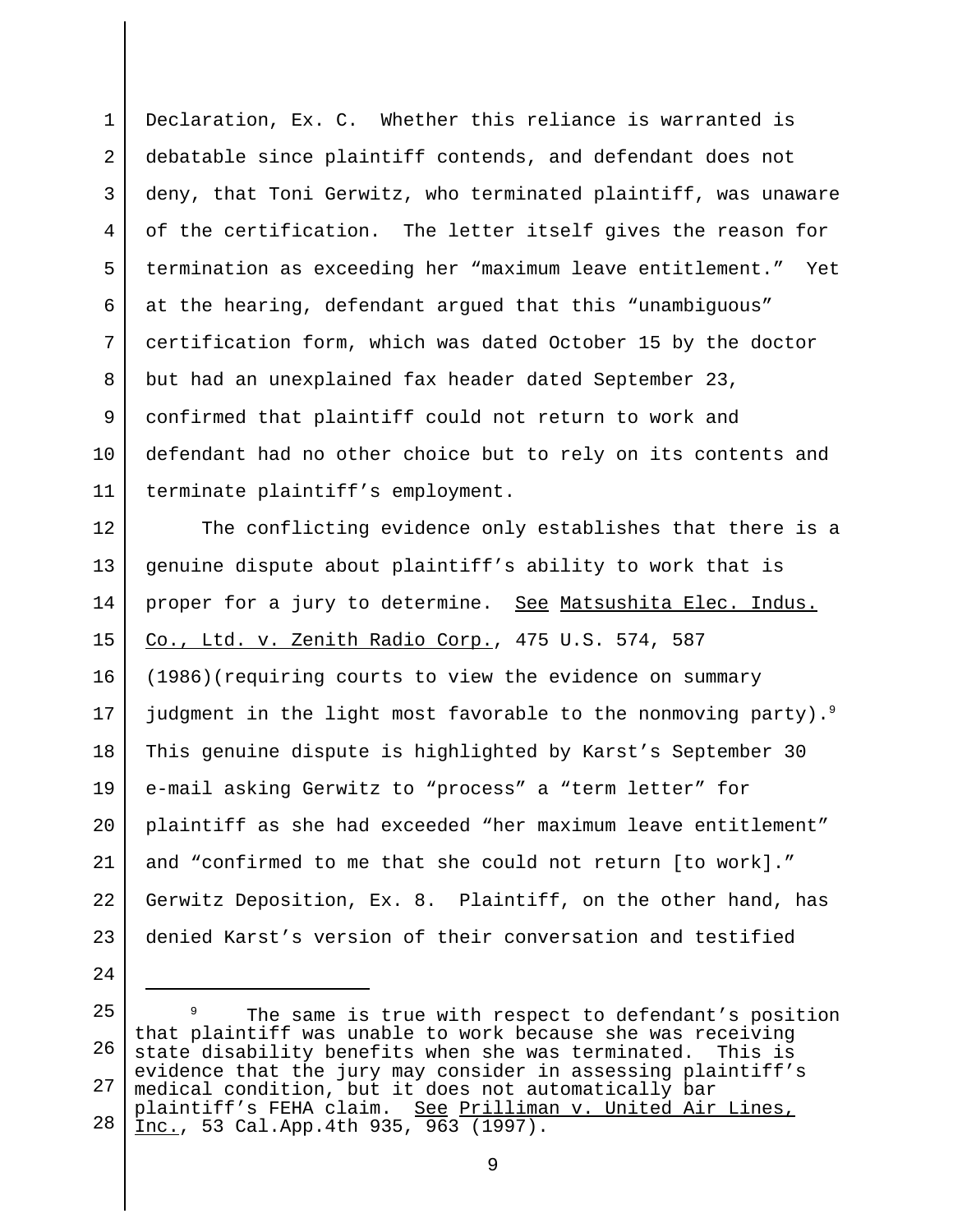1 2 3 4 5 6 that she was able to return to work with a reasonable accommodation. If the jury accepts plaintiff's version of the evidence, it could find under California law that, rather than provide plaintiff with a reasonable accommodation, such as a short-term leave or a modified work schedule, defendant improperly terminated her instead.

7

## B. Interactive Process

8 9 10 11 12 13 14 15 16 17 18 19  $2.0$ Employers under FEHA must engage in a "timely, good faith, interactive process with the employee or applicant to determine effective reasonable accommodations..." Cal. Gov. Code § 12940(n). While FEHA requires the employee to initiate the interactive process, "no magic words are necessary, and the obligation [to accommodate] arises once the employer becomes aware of the need to consider an accommodation." Scotch, 173 Cal.App.4th at 1014 (quoting Gelfo v. Lockheed Martin Corp., 140 Cal.App.4th 34, 62 (2006)). The duty to interact is continuous and an employer may be held liable for breakdowns in the process even when it initially took some steps to work with the employee. Nadaf-Rahrov, 166 Cal.App.4th at 985-86.

21 22 23 24 25 26 27 28 Defendant argues that it cannot be liable for failing to engage in the interactive process because any potential accommodation would have been futile since plaintiff could not perform the essential functions of her job. As explained earlier, there is a genuine issue for trial about whether plaintiff was a qualified individual under FEHA. Furthermore, defendant had a burden under the interactive process to consider reasonable accommodations and continually interact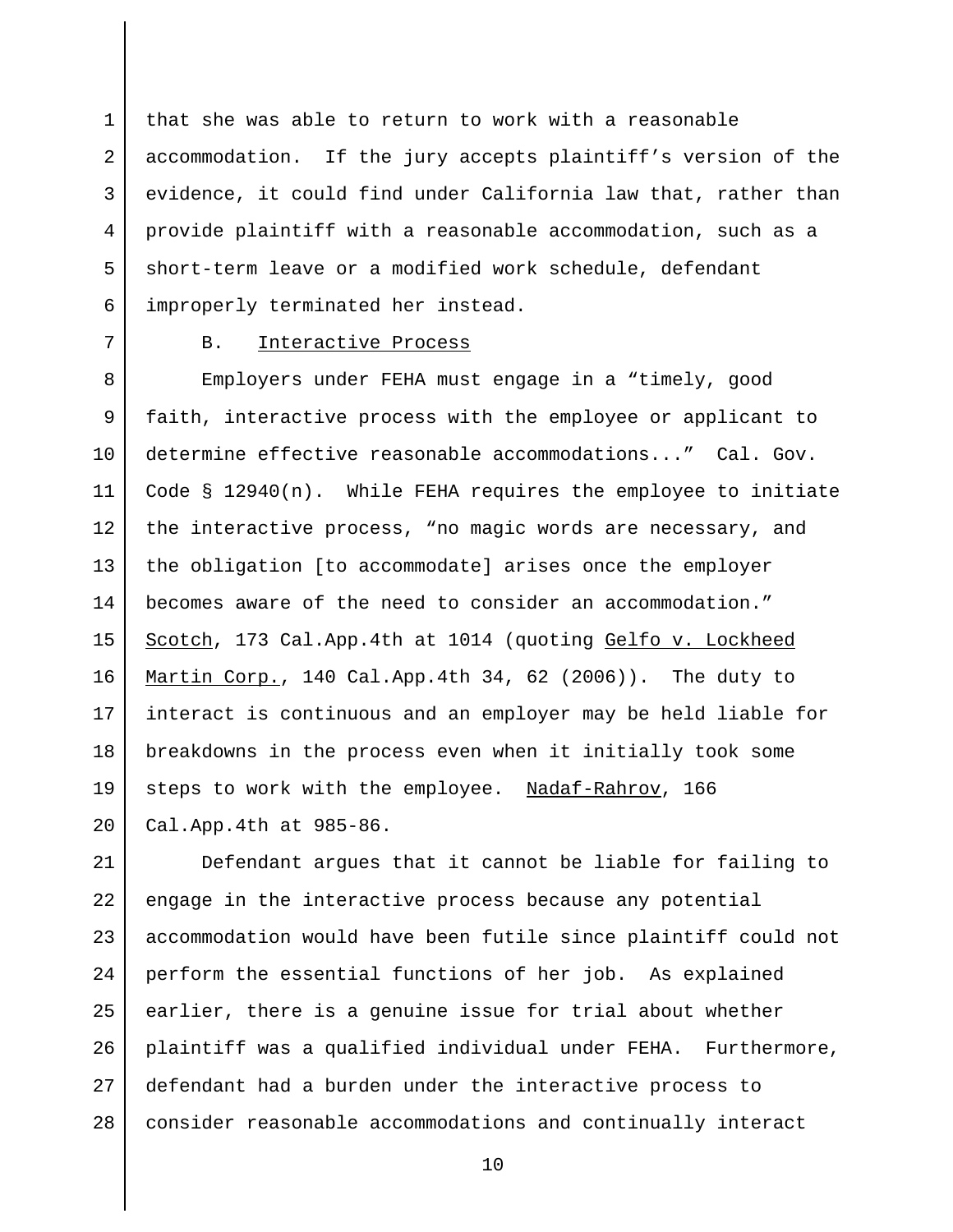1 2 3 4 5 6 7 8 9 10 11 12 13 14 15 16 17 18 with the employee in good faith. A reasonable jury could conclude that defendant, which was aware of plaintiff's medical problems, should have worked with plaintiff around the time her leave was expiring to determine whether any reasonable accommodations would help her. See Humphrey v. Memorial Hospitals Ass'n., 239 F.3d 1128, 1137 (9th Cir. 2001)(holding that after the employee had requested an accommodation that was rejected, the employer had an affirmative duty to explore alternative methods of accommodation before terminating the employee). In a similar manner, a jury could find that defendant, before deciding to terminate plaintiff, should have followed up with plaintiff or her doctor regarding her medical condition and the ambiguous content of her doctor's certification form. See Nadaf-Rahrov, 166 Cal.App.4th at 989 ("In some circumstances, an employer may need to consult directly with the employee's physician to determine the employee's medical restrictions and prognosis for improvement or recovery")(citations omitted).

19

## C. Disability Discrimination

 $2.0$ 21 22 23 24 25 26 27 28 Under FEHA, plaintiff can establish a prima facie case for disability discrimination by showing that (1) she suffers from a disability; (2) she is otherwise qualified to do the job; and (3) she was subjected to an adverse employment action because of her disability. Faust v. Calif. Portland Cement Co., 150 Cal.App.4th 864, 886 (2007). Defendant again argues that plaintiff's claim fails as a matter of law because she was not able to perform her job. The Court has already ruled that there is a genuine dispute for trial regarding this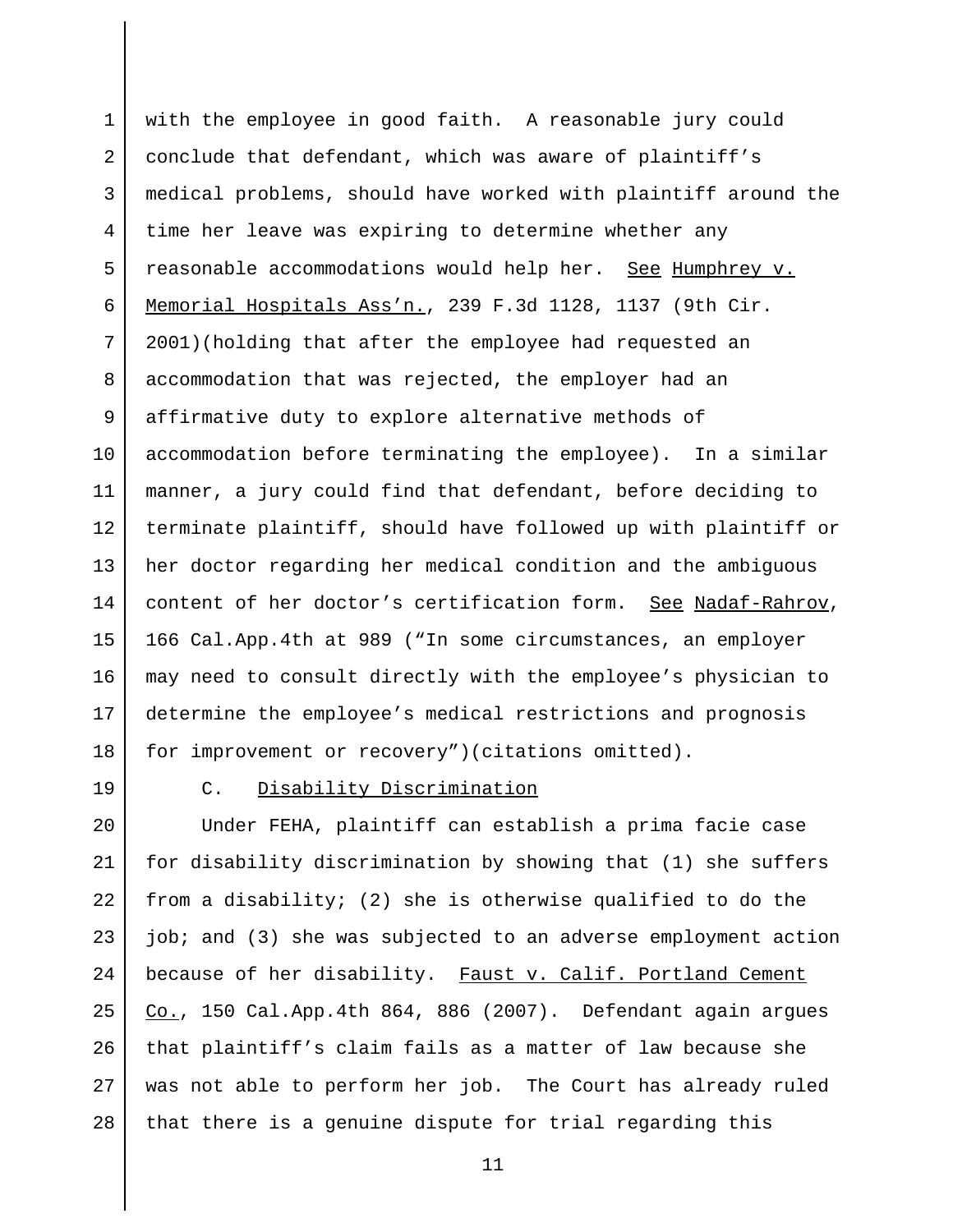issue.

1

 $\mathfrak{D}$ 3 4 5 6 7 8 9 10 11 12 13 14 15 16 17 18 Plaintiff claims she was subject to two separate adverse employment actions; defendant illegally terminated her in October 2008 and defendant failed to reinstate or rehire her in early 2009 when she was ready to return to work. Plaintiff has introduced evidence that she was replaced by a nondisabled person, and that non-disabled people, who appear to be less qualified than she was, were given the positions in which she was interested. Defendant has not shown that it is entitled to summary judgment on the third element of plaintiff's claim. See Jensen, 85 Cal.App.4th at 254 ("The court acknowledged that the plaintiff can establish the latter element for purposes of a wrongful discharge or adverse employment action claim by showing that he or she was subject to an adverse employment action and that he or she was replaced by a non-disabled person or was treated less favorably than non-disabled employees")(citations and internal quotations omitted).

19

## D. Wrongful Termination Based on Public Policy

 $2.0$ 21 22 23 24 25 26 Defendant moves for summary judgment on plaintiff's wrongful termination cause of action solely on the grounds that the underlying FEHA causes of action, which constitute public policies, fail as a matter of law. Because this Court does not grant defendant's motion on plaintiff's FEHA causes of action, defendant's motion on this cause of action is also denied.

#### 27 **IV. CONCLUSION**

28

## For the foregoing reasons, defendant's motion for summary